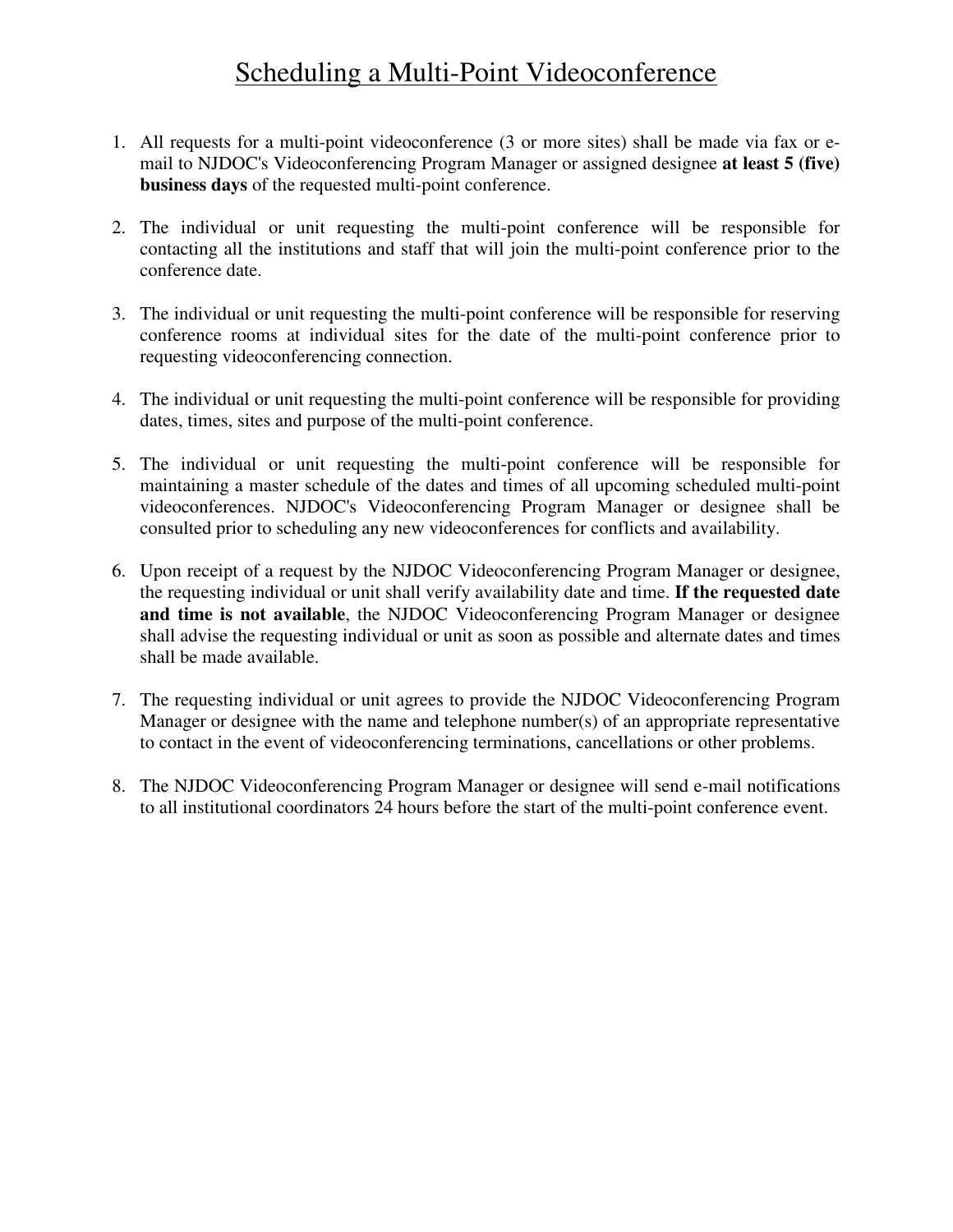## Procedures for a Multi-Point Videoconference

- 1. The individual or unit requesting the multi-point conference will advise the institutional Videoconferencing Coordinator of any scheduled multi-point videoconference.
- 2. The Videoconferencing Coordinator will ensure that the videoconferencing equipment is turned on and ready to receive incoming calls **at least one (1) hour** prior to the scheduled multi-point videoconference.
- 3. The NJDOC Videoconferencing Program Manager or designee shall initiate all multi-point videoconferences from Central Office Headquarters.
- 4. The NJDOC agrees to provide telephone number(s) of all site coordinators to participating agencies.
- 5. Multi-point videoconferences with inmates shall be available at all NJDOC institutions on a daily basis from 8:00 AM to 4:00 PM, excluding weekends and holidays.
- 6. All parties agree that no videoconference with an inmate in a NJDOC institution will be scheduled to commence later than 4:00 PM, unless otherwise previously agreed by all parties.
- 7. Additional multi-point videoconferences beyond normal hours may be held if mutually agreed upon by all participating agencies.
- 8. Correctional Facilities reserve the right to terminate any videoconference in progress at the discretion of the Administrator or his/her designee whenever security, staffing or other situations require such action.
- 9. Correctional Facilities reserve the right to terminate or cancel all videoconferencing at the discretion of the institutional administrator or his/her designee.
- 10. In the event of the termination of a multi-point videoconference in progress or the cancellation of a scheduled videoconference(s), the NJDOC Videoconferencing Program Manager or designee shall inform the affected agencies by telephone as soon as is practicable.
- 11. The institutional videoconferencing coordinator will advise the NJDOC Videoconferencing Program Manager if disconnections are caused by generator testing or electrical malfunction at the institution.